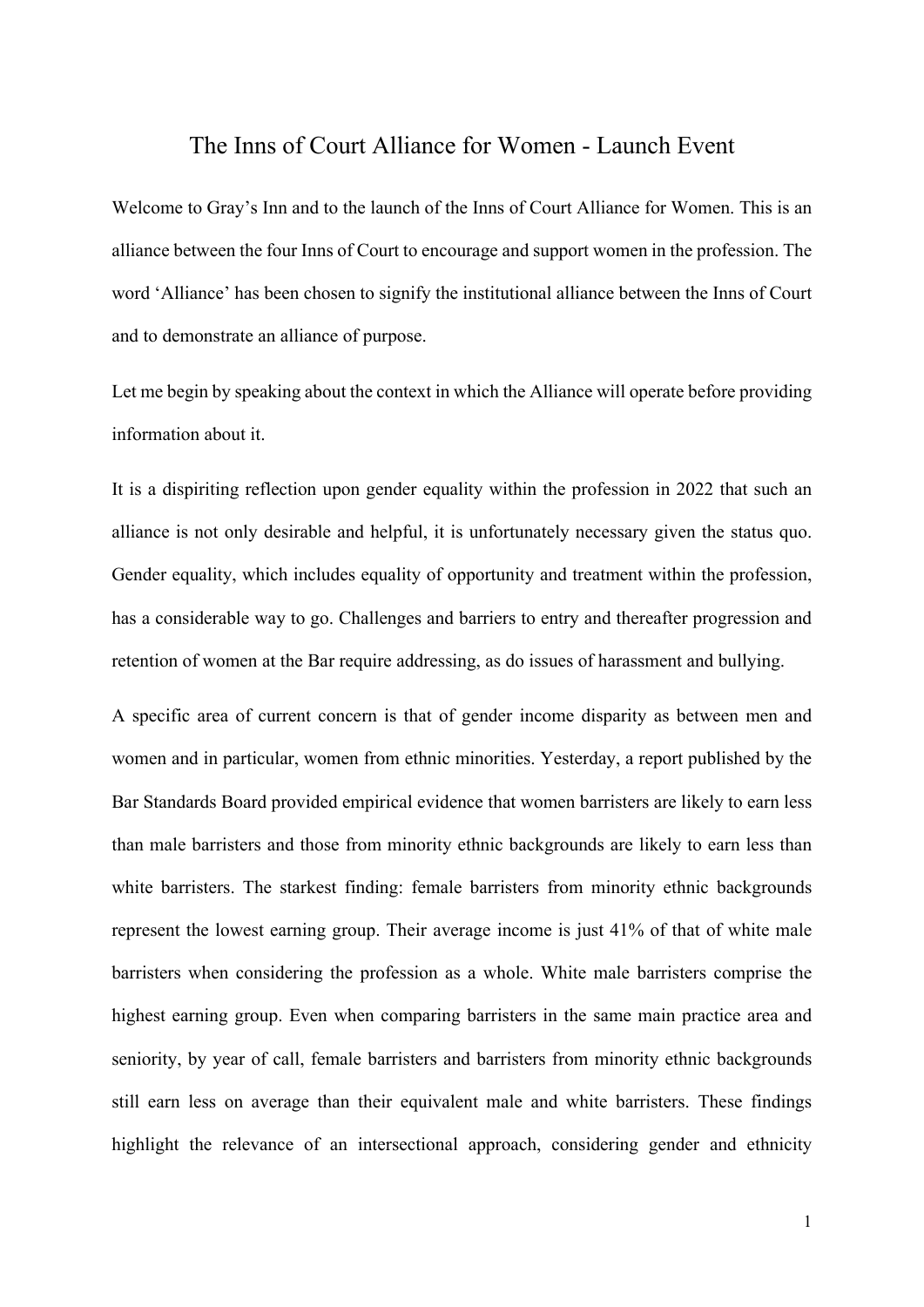together, when evaluating the issue of gender income disparity amongst barristers. The differences in income can be significant, for example women over 15 years call working in financial and commercial law on average earn less than half of their male equivalent's earnings. Perhaps the most concerning aspect of research in this area is that the gender income gap has consistently widened over the last 20 years despite an increase in the number of women barristers working at the Bar.

The reasons for gender income disparities are multi-faceted. Reasons identified in previous BSB research include work allocation, with male barristers more likely to be promoted to potential clients and allocated work within chambers, the difficulties encountered by women on returning from maternity leave and an expectation that women barristers were more likely to specialise in lower earning, often publicly funded areas of law, than male barristers which impacted on the type of work they were offered or allocated.

Disparity of gender income can lead to insidious consequences. Within chambers, income can be equated with merit and what is perceived as 'power' tends to rest with the highest earners who contribute most to chambers on a percentage contribution. A situation which can make it harder for women to obtain the breaks which they deserve as they are not, or may not be perceived to be, as good as the more 'successful' men.

This can impact upon the allocation of work. It is a truism that success breeds success. The barrister who is perceived to have the relevant prior experience will be attractive to solicitors and clients. Research has shown how few leading female silks are instructed as leaders in the Supreme Court. Similar issues have been identified in the Commercial Court. The evidence is there, the issues remain to be adequately addressed.

Retention of women at the Bar has been and remains a problem. Men and women are obtaining pupillage in approximately equal numbers but the retention rate for women demonstrates a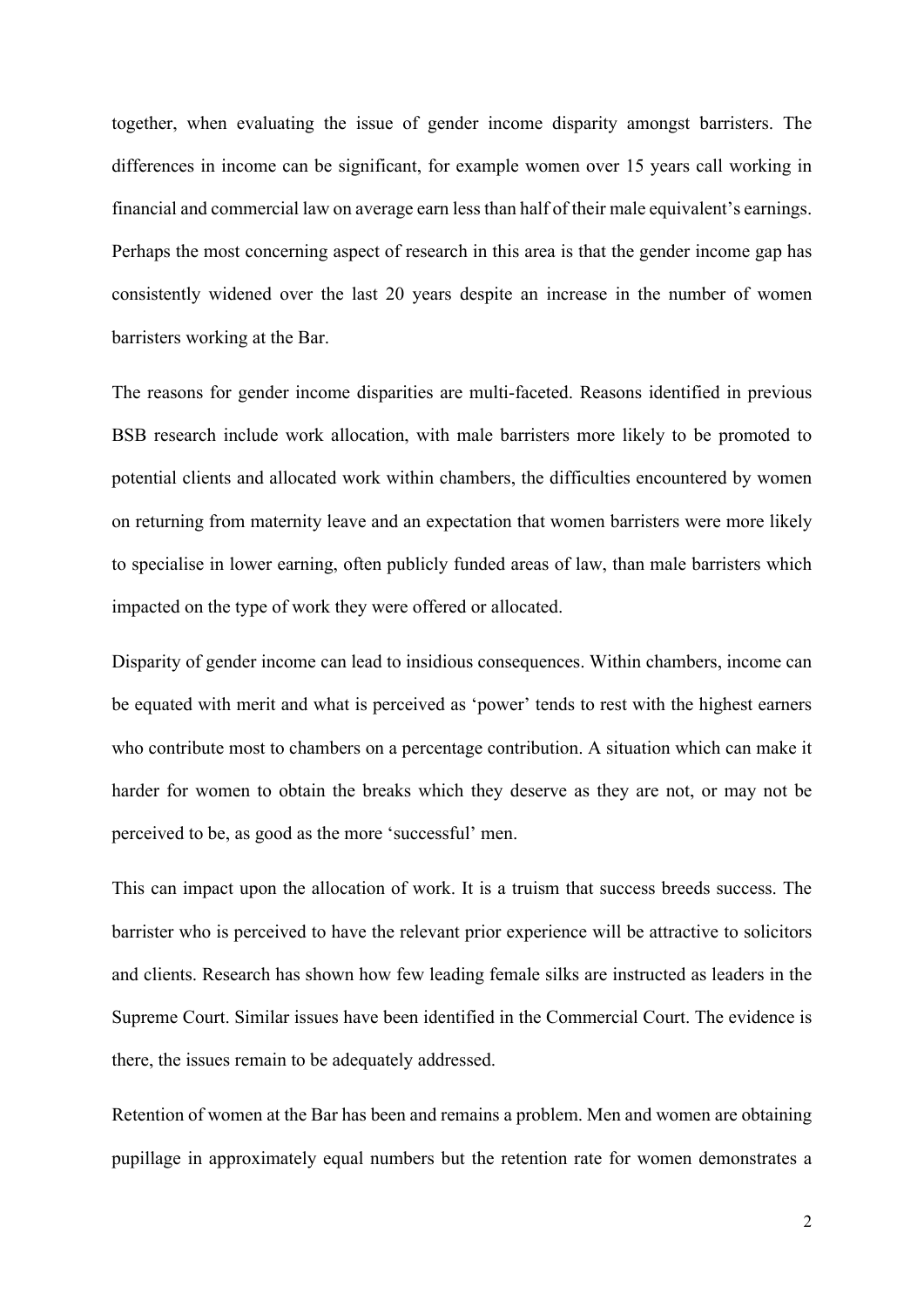significant drop. The failure to address retention has led to a more limited pool of women barristers from whom many of the judiciary are drawn. This can properly be regarded as one factor in the disproportionately higher ratio of men to women within the senior judiciary. There are fewer female role models, one of our co-convenors Karen Schuman, Chief Chancery Master was the first woman to be appointed to the role and that was not until 2021.

Regardless of the detail of her personal ambition, what every woman has the right to expect is to work within a profession which provides the tools to support women to have the career which they want. Within the Bar and within chambers there is a need for an internal support structure, one which permits a woman to talk about a problem she encounters, rather than feeling the need to 'get on with it'. This is about valuing what women can bring to their work as a barrister. It is about providing appropriate support when needed to ensure that women do not leave because the Bar feels too alienating.

The Alliance will create a forum where issues which women continue to encounter within the profession can be openly and constructively discussed. Each of the Inns is committed to equality, diversity, inclusion and social mobility and works within the profession and through its outreach work to further that commitment. We see our role as providing a voice to women to enable issues regarding inequality, not only to be heard but to be acted upon. It is why we are seeking to promote initiatives across the four Inns to support access, retention and progression of women within the profession.

We will continue the excellent work begun in 2011 by Professor Dawn Oliver QC, then Treasurer of Middle Temple, which developed into a joint initiative with Inner Temple and became the Temple Women's Forum. The co-convenors were HHJ Deborah Taylor and Rachel Langdale QC. Lady Hallett played no small part. In December 2021, coinciding with the  $100<sup>th</sup>$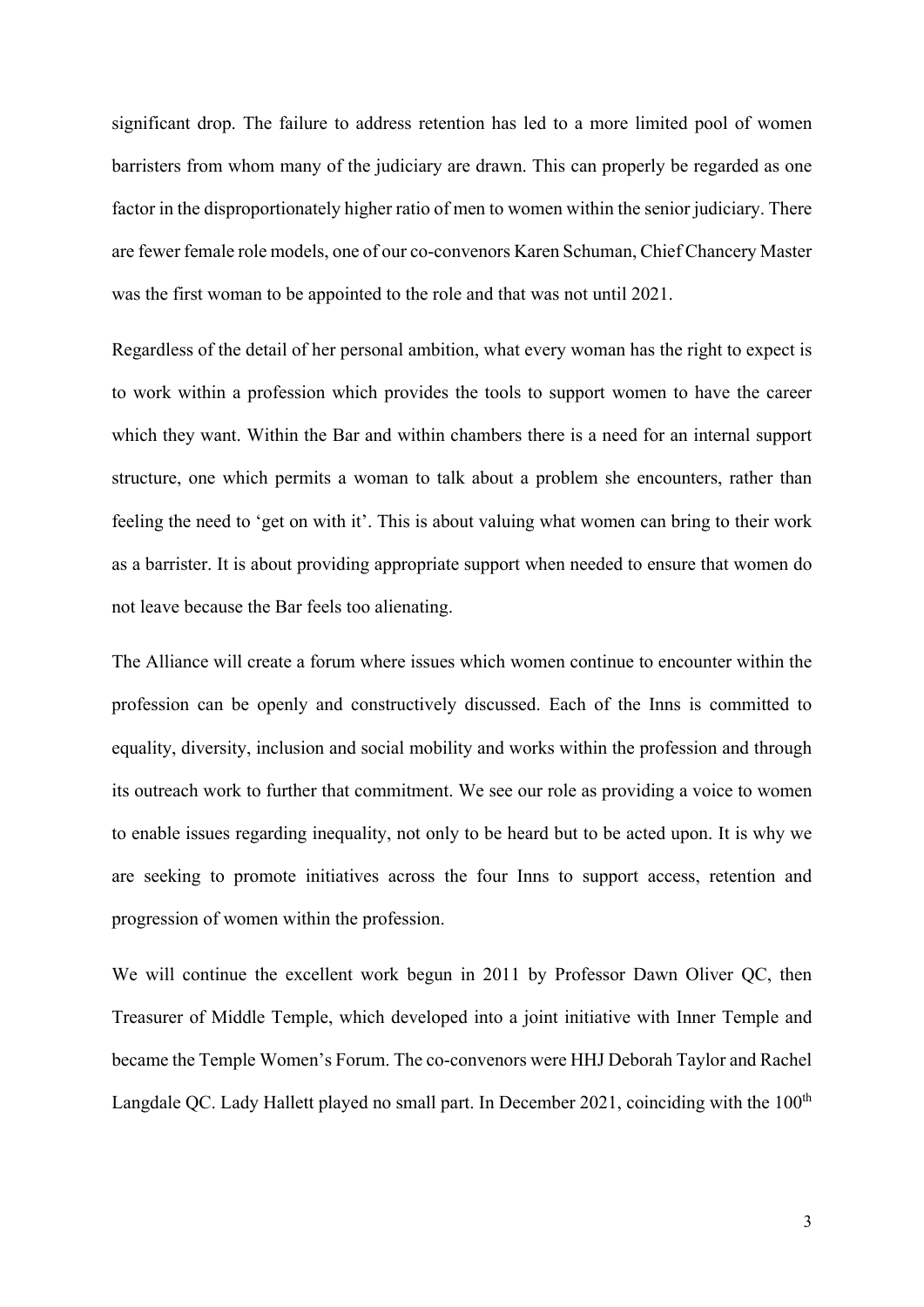anniversary of the first woman to be called to the Bar, Ivy Williams, it was agreed between the Inns of Court that the forum should become an entity of the four Inns.

Within the Alliance are four teams of women representing each of the Inns. Each team includes a co-convenor: from Inner Temple Leigh Anne Mulcahy QC; from Middle Temple HHJ Khatun Sapnara; from Lincoln's Inn Karen Schuman, Chief Chancery Master; I am the coconvenor for Gray's Inn. We are ably supported by administrative staff from our Inns.

The Terms of Reference of the Inns of Court Alliance for Women represents a commitment to:

- 1) Providing a safe forum where issues facing women in the profession can be discussed;
- 2) Supporting the Inns commitment to equality, diversity, inclusion and social mobility;
- 3) Taking an intersectional approach to talks and events to ensure the voices of women facing inequality are heard;
- 4) Promoting initiatives across the four Inns to support access, retention and progression of women in the profession.

Our first initiative will take place on 9 March 2022 at Middle Temple. It is directed to Heads of Chambers and Senior Clerks. Why… because a consistent theme in recent research is that of women's unequal access to work, which encompasses not only the allocation of work but also the transparency of the process which leads to such allocation. The aim of the event is to support Heads of Chambers and Senior Clerks/Practice Directors in their development of a practical solution to ensure a fairer and more transparent allocation of work.

May I conclude by offering our thanks to Gray's Inn for hosting this launch, to our Under Treasurer Brigadier Tony Harkin and Chief of Staff Sam Hutchinson for all they have done to facilitate the event. Our thanks to the administration of Inner and Middle Temple and Lincoln's Inn, in particular Henrietta Amodio, Direct of the Treasury Office at Inner Temple, for their role in organising this launch.